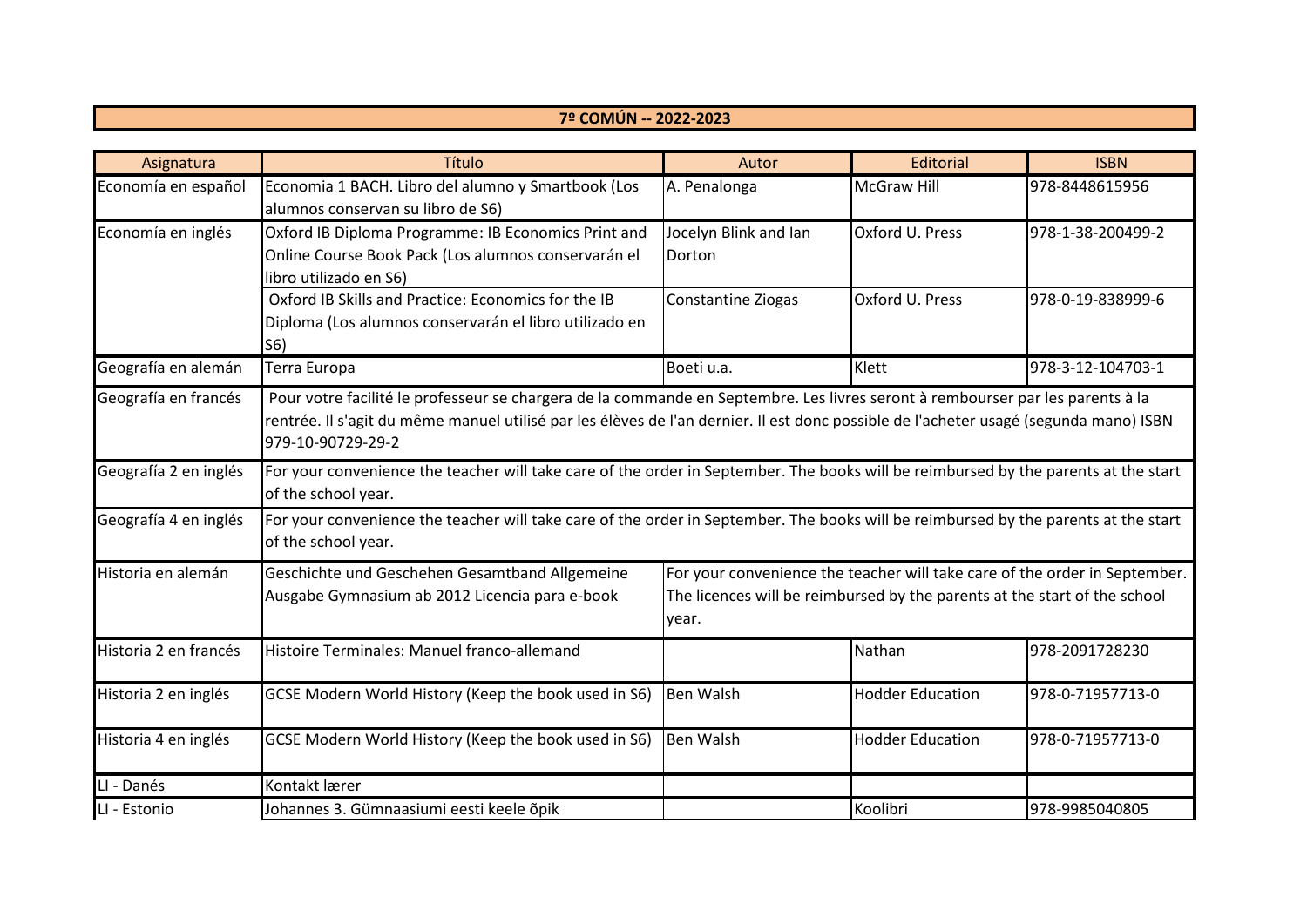|                 | Johannes 3. Gümnaasiumi eesti keele töövihik                                                                                                                                                                         |                        | Koolibri                                                          | 978-9985040812    |
|-----------------|----------------------------------------------------------------------------------------------------------------------------------------------------------------------------------------------------------------------|------------------------|-------------------------------------------------------------------|-------------------|
|                 | Kirjandus realismist postmodernismini. Gümnaasiumi                                                                                                                                                                   |                        | Koolibri                                                          | 978-9985-0-2089-0 |
|                 | õpik                                                                                                                                                                                                                 |                        |                                                                   |                   |
|                 | Kirjandus realismist postmodernismini. Gümnaasiumi                                                                                                                                                                   |                        | Koolibri                                                          | 4345              |
|                 | töövihik                                                                                                                                                                                                             |                        |                                                                   |                   |
|                 | Gümnaasiumi õigekeele vihik                                                                                                                                                                                          |                        | Koolibri                                                          | 474-12300131298   |
| LI - Griego     | Έκθεση-Έκφραση Γ' Λυκείου                                                                                                                                                                                            |                        |                                                                   | 978-9600623482    |
|                 | Κείμενα Νεοελληνικής Λογοτεχνίας της Γ΄Λυκείου                                                                                                                                                                       |                        |                                                                   | 978-9600624212    |
|                 | Άξιον Εστί                                                                                                                                                                                                           | Οδ. Ελύτης             | Ίκαρος                                                            | 978-9607233462    |
|                 | Νυχτερινό Δελτίο                                                                                                                                                                                                     | Π. Μάρκαρης,           | Alter Ego MME A.E                                                 | 978-960-503-005-6 |
|                 | Γιούγκερμαν                                                                                                                                                                                                          | Μ.Καραγάτσης           | ΕΚΔΟΣΕΙΣ ΤΗΣ ΕΣΤΙΑΣ                                               | 978-9600500967    |
|                 | Στην οθόνη φως                                                                                                                                                                                                       | Βαγ. Χατζηγιαννίδης    | Το Ροδακιό                                                        | 978-9608372481    |
|                 | ritenere opportuno anche l'acquisto di un manuale di letteratura italiana. Ne<br>propongo eventualmente uno: CUORI INTELLIGENTI- EDIZIONE VERDE, mille anni di<br>letteratura VOLUME 3 Dal secondo Ottocento ad oggi |                        |                                                                   |                   |
|                 |                                                                                                                                                                                                                      |                        |                                                                   |                   |
|                 | La casa in collina                                                                                                                                                                                                   | <b>Cesare Pavese</b>   | Einaudi (o qualunque<br>versione dell'opera,<br>purchè integrale) | 978-8806193706    |
|                 | SENILITA'                                                                                                                                                                                                            | Italo Svevo            | Marsilio (o qualunque<br>versione integrale<br>dell'opera)        | 978-8831779715    |
|                 | In alternativa a Guido Gozzano, ci sono altri autori da poter scegliere, a discrezione del docente che valuterá eventuali acquisti.                                                                                  |                        |                                                                   |                   |
| LI - Neerlandés | Niemand in de stad                                                                                                                                                                                                   | <b>Philip Huff</b>     | De Bezige Bij                                                     | 978-9403103709    |
|                 | Het smelt                                                                                                                                                                                                            | Lize Spit              | Das Mag Uitgeverij                                                | 978 94 92478641   |
|                 | De cementen tuin                                                                                                                                                                                                     | lan McEwan             | Uitgeverij De Harmonie                                            | 978 90 61697985   |
|                 | De metsiers                                                                                                                                                                                                          | <b>Hugo Claus</b>      | De Bezige Bij                                                     | 978 94 03103907   |
| I - Polaco      | Materiały do nauki zapewnia nauczyciel.                                                                                                                                                                              |                        |                                                                   |                   |
| LI - Portugués  | Outras Expressões - Português - 12.º Ano                                                                                                                                                                             | Vários                 | Porto Editora                                                     | 978-972-0-40056-7 |
|                 | Felizmente há Luar!                                                                                                                                                                                                  | Luís de Sttau Monteiro | Areal Editores                                                    | 978-972-627-744-6 |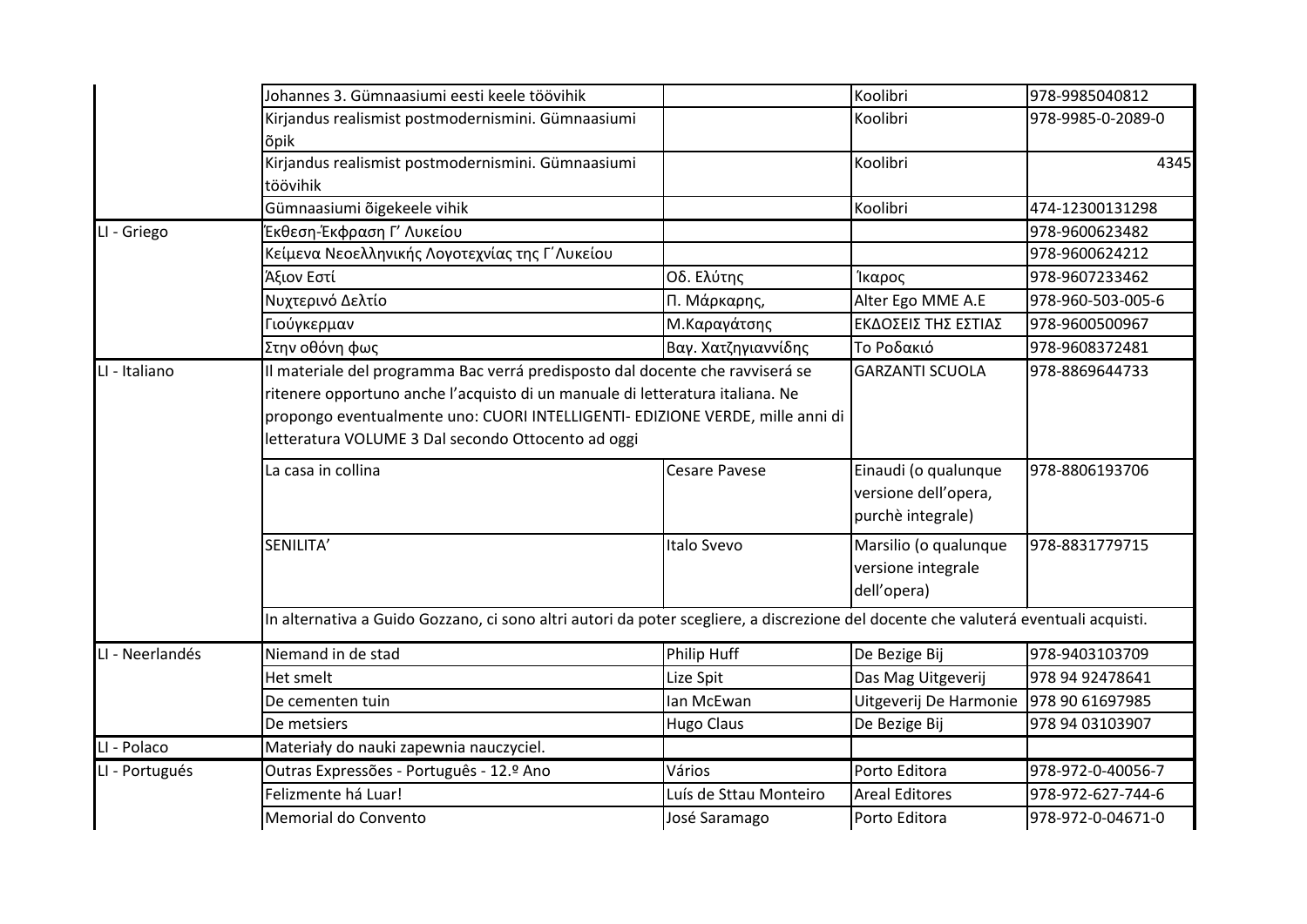| LI - Sueco            | Svenska 2 Helt enkelt OBS! Vissa böcker återanvänds<br>från läsåret 21/22                           | A. Nilsson, Lena Winqvist               | NA Förlag                                 | 978-9198024791    |
|-----------------------|-----------------------------------------------------------------------------------------------------|-----------------------------------------|-------------------------------------------|-------------------|
|                       | Svenska 3 Helt enkelt                                                                               | A. Nilsson, Lena Winqvist               | NA Förlag                                 | 978-9198024784    |
|                       | Mor gifter sig                                                                                      | Moa Martinson                           | Modernista                                | 978-9178933808    |
|                       | Jag är Zlatan Ibrahimovic                                                                           | David Lagerkrantz                       | Månpocket                                 | 978-9175032849    |
|                       | Samlade Dikter                                                                                      | Edith Södergran                         | <b>Bonnier Pocket</b>                     | 978-9174296990    |
|                       | Fröken Julie                                                                                        | <b>August Strindberg</b>                | Modernista                                | 978-9177818540    |
| LII - Alemán          | Mit uns C1 Kursbuch (libro utilizado en S6 - hay que<br>conservarlo)                                | Anna Breitsameter, Klaus<br>Lil, et al. | Hueber                                    | 978-3-19-601060-2 |
|                       | Mit uns C1 Arbeitsbuch (libro utilizado en S6 - hay que<br>conservarlo)                             | Anna Breitsameter,<br>Christiane Seuthe | Hueber                                    | 978-3-19-611060-9 |
| LII - Español         | VITAMINA C1, Libro del alumno                                                                       |                                         | <b>SGEL</b>                               | 978-8417730758    |
|                       | VITAMINA C1, Cuaderno de ejercicios                                                                 |                                         | <b>SGEL</b>                               | 978-8417730765    |
|                       | Opción versión digital: VITAMINA C1 libro del alumno + cuaderno de ejercicios                       |                                         | <b>SGEL</b>                               | 978-8417730185    |
|                       | Soldados de Salamina                                                                                | Javier Cercas                           | Tusquets (vale<br>cualquier otra edición) | 978-84-8383-501-2 |
| LII - Francés         | Edito C1 (à conserver de 6L2)                                                                       |                                         | Santillana                                | 978-8490492864    |
|                       | Edito C1 (à conserver de 6L2)                                                                       |                                         | Santillana                                | 978-8490492871    |
| LII - Inglés          | A Streetcar Named Desire (retain from year6)                                                        | Tenessee Williams                       | Methuen Drama                             | 978-1408106044    |
|                       | A Streetcar Named Desire: York Notes for A-level (York                                              | by Hana Sambrook                        | <b>Pearson Education</b>                  | 978-1447982265    |
|                       | Notes Advanced) (retain from year6)                                                                 | (Author), Steve Eddy                    |                                           |                   |
|                       | Americanah                                                                                          | Chimamanda Ngozi                        | <b>Harper Collins</b>                     | 978-0007356348    |
| LII - Inglés Advanced | The Road (Retain book from S6L2A)                                                                   | Cormac Mc Carthy                        | Vintage                                   | 978-0307386458    |
|                       | Brick Lane (Retain book from S6L2A)                                                                 | Monica Ali                              | <b>Black Swan</b>                         | 978-0552771153    |
|                       | Journey's End                                                                                       | R.C. Sherriff                           | <b>Penguin Classics</b>                   | 978-0141183268    |
|                       | Students will also purchase a text of their choice from a list provided by the teacher in September |                                         |                                           |                   |
| LIII - Alemán         | Aspekte junior B1+ Kursbuch B1+ (libro utilizado en S6,<br>hay que conservarlo)                     | Ute Koithan et. al.                     | Klett                                     | 978-3-12-605250-4 |
|                       | Aspekte junior B1+ Arbeitsbuch B1+ (libro utilizado en<br>S6, hay que conservarlo)                  | Ute Koithan et. al.                     | Klett                                     | 978-3-12-605251-1 |